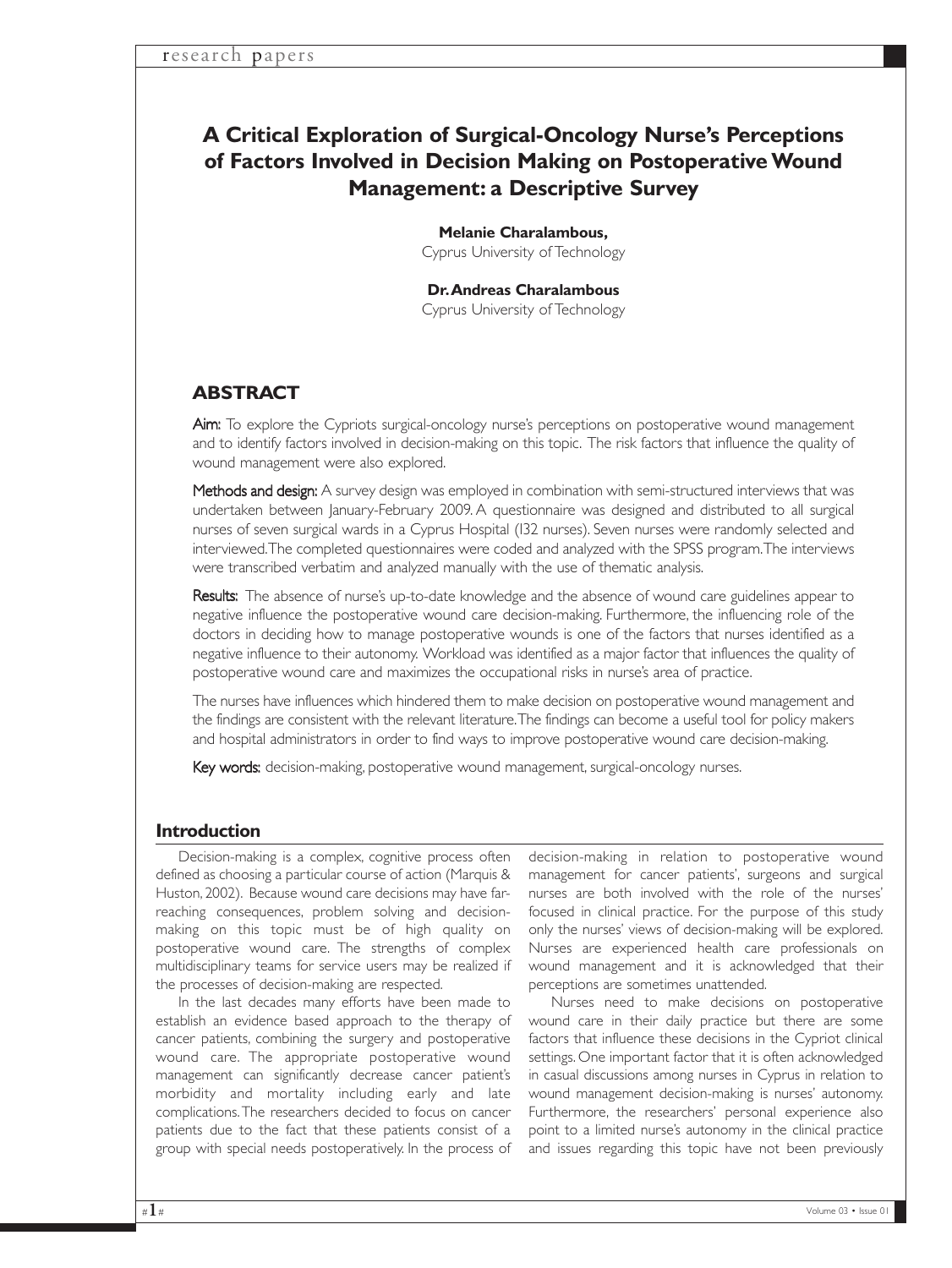addressed empirically or systematically in Cyprus.

The role of the medical staff in the decision-making process on wound management is also a factor which contributes to the nurses' limited autonomy compared to nurses working in other European countries. Furthermore, factors such as workload, absence of adequate and continual knowledge, absence of special equipment are some other important factors that are perceived by

### **Literature Review**

Successful nursing care of surgical wounds is dependent on multiple factors.These include the nurse's knowledge and understanding of normal wound healing, physiology, the type of surgery performed the method of wound closure, the wound care techniques and wound care products in order to make an informed decision on wound management (Vuolo, 2006). Using this knowledge, surgical-oncology nurses can provide a systematic and holistic patient assessment and consider any potential wound related complications.

Another factor that may influence nurse's knowledge and continual education is the availability of study time. Research shows that study time was reduced due to the increased workload which in turn limited access to trained staff (Russel and Reynolds, 2001). Nurses have a pivotal role in wound management and dressings selection and should aim to keep up to date in this dynamic specialty (Murphy, 2006).Various researchers have attempted to measure nurse's knowledge of wound healing and the selection of dressings (Morgan, 1999, Courtenay, 2000, Collier, 1999) and they found that there is a gap between theory and practice and a lack of in- depth knowledge among nurses who seem to base their practice on tradition. In any case, lack of basic wound management knowledge can lead to wound mismanagement, causing an unnecessary and costly drain on healthcare resources (Bedell et al, 2003, Glover, 2001).

Some studies aimed to measure how nurses rated their knowledge or confidence in wound care.Vowden and Vowden, (2001), state that nurse's confidence in their ability to undertake appropriate wound management is affected by their power of knowledge. A study by Lamond and Farnell (1998), suggests that it is not only the knowledge that nurses have but how they apply that knowledge in practice when making decisions. The same study indicated that specific education in wound care would effects the decisions made with regard to the treatment of wounds, allowing for more appropriate and effective management. Another study which examined the effects of introducing a specialist certified wound care nurse into a team of community nurses to provide education and training and set up protocols, led to improved quality of care, minimized risk, increase efficiency, and productivity, cost savings and improved patient satisfaction (Bedell et al, 2003).

A growing body of literature (Borges and Savickas, 2002, Carol, 2004, Keast et al, 2004), stresses that a major topic that surgical nurses have to consider is the wound care techniques.

surgical-oncology nurses as negatively influencing the postoperative wound care they provide to cancer patients.

Identifying the nurse's perceptions of factors involve in decision-making on wound management for cancer patients and finding out the guidelines they use in their daily practice in clinical settings would be valuable and important for the promotion of quality nursing care, the development of nursing practice and the improvement of patients' health.

An aseptic technique is required for various postoperative wound care procedures, and nurses will perform the same technique differently according to the different ways in which they may have been trained. The clean- versus-sterile technique debate has been waged among clinicians for many years and remains till today without a consensus of opinion. There is evidence in literature for a move towards a clean technique especially in chronic wounds (Gilmour, 1999, Williams, 1999, Michalopoulos and Sparos, 2003).

The literature search revealed that the practice of aseptic technique tends to be based on ritualistic observance rather than scientific evidence (Aziz, 2009). Despite the lack of specific evidence based research about the influence of sterile versus non sterile, nurses are traditionally taught to use sterile than non sterile techniques when caring for surgical wounds. The risks of these two adverse outcomes of post operative nursing care require further and up dated evidence (Rosswurm, 1999). Hallet (2000) identified that many hospitals adopt a number of very different approaches for the performance of aseptic technique, depending on where and how nurses were trained and this can be confusing for the practitioners and it may cause problems to the nurses as well as increasing the risk of postoperative wound infection.

With the exception of the techniques that nurse's use in their daily practice regarding postoperative wound care, there is another aspect that surgical-oncology nurses need to take into consideration that of the appropriate dressing.There has, over the past decade, been a large increase in the types of wound dressings available for use and it became a complex procedure to choose the appropriate dressing for each type of wound (Gupta et al, 2002).As discussed earlier, the nurses need to have good knowledge of the types of dressings available, the properties of individual dressings a sound understanding of wound healing and other aspects in order to make an informed decision on wound management (O' Brien et al, 2000, Bale et al, 2001, Lohman et al, 2004)

In daily wound care, doctors and nurses face a wide variety of dressing materials when treating patients with acute or chronic wounds such as cancer patients. The different choices of doctors and nurses make regarding wound dressing materials are generally based on personal preferences, most of the time which sometimes can be conflicting. The literature review supported that there can be disagreements or conflicts between doctors and nurses especially regarding patients with slowly healing wounds or wounds healing by secondary intention (Baranoski, 1999, Bux & Malhi, 1996).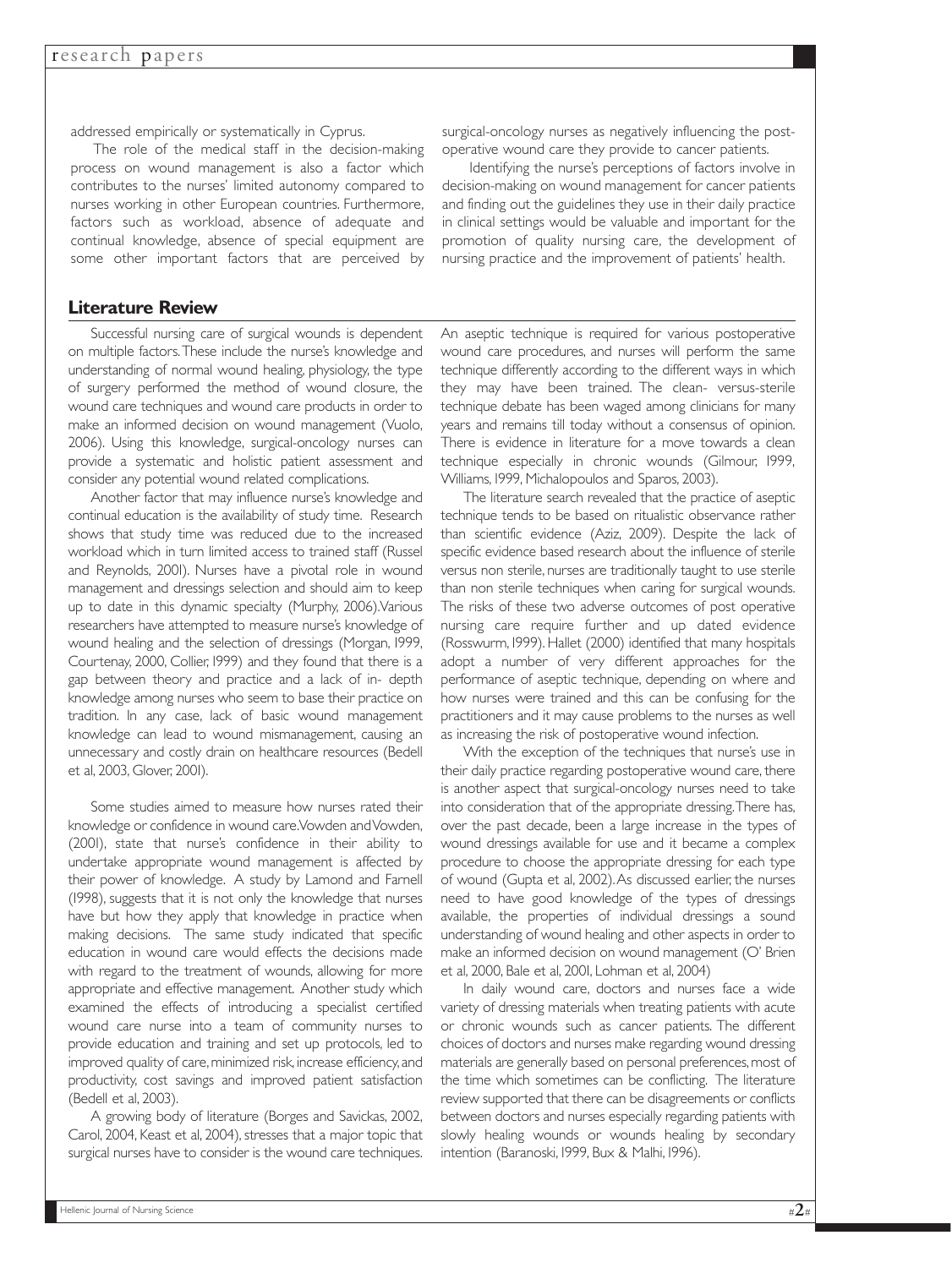With all the contradiction, conflicts and differing perceptions on the matter of decision-making on wound management it would be highly important and interesting to explore the surgical nurses' perceptions of factors involved in decision-making in postoperative wound management.As no research on this subject has been carried out before in Cyprus the findings of this project will be valuable for the nurses, nurse educators and policy makers.

### **Methology**

#### Research approach- Methodological Triangulation

Themes regarding surgical nurse's perceptions on wound management during wound care demand a descriptive and detailed work and well organized data collection techniques in order to achieve confidence to the results and increased generalizability.

A combination of qualitative and quantitative approaches was applied in this study. Through this combination it succeeded statistical generalizability to the research findings and it facilitated interpretation. A questionnaire survey was developed to measure ways of postoperative wound care. Interviews were used in order to investigate nurses' perceptions in depth, regarding this topic. Researchers decided to use face to face semi-structured interviews before the questionnaires, and the questions derived from the literature review and the study's research questions.Therefore, in order to follow up interesting responses and investigated underlying motives which they have the potential of providing valuable and illuminating information they chose interviewing as a data collection technique.

The designing of the questionnaire was done after the analysis of the interviews and its questions derived from the interview findings, literature review and research objectives. Both interviews and questionnaires were piloted before the research undertaking.This was done as to minimize problems of understanding and to assure that the data were the anticipated ones.

As the authors aimed to carry out a representative sample of a large population, they have chosen this method which has the main advantage of easy undertaking the data collection.Further,as the research question of this study aimed to identify the participants' views and perceptions about the decision-making on postoperative wound care, a descriptive survey was the appropriate approach for this project.

#### Sample selection and data analysis.

The sample was retrieved from a major general hospital. Nurses who worked at surgical departments including general surgical-oncology, urology, orthopedic, neurosurgical and angiothoracic ward.The decision to use the specific population was based on the fact that there is an increased number of cancer patients been treated post-operatively in these wards.

The nurses varied according to their position which

### **Ethical Considerations**

Anonymity and confidentiality were guaranteed in the reporting of all results and informants were assured that the raw data would not be shared with anyone except the researchers. The informants reserved the right to withdraw

consisted of staff nurses and assistant nurses (axillaries). One of the main criteria set by the researchers for selecting the sample was the active involvement of the nurse in wound management. Based on this criterion, ward managers were excluded from the study due to their lack of active participation in wound caring.The total number of staff nurses was 140 and the total number of assistant nurses was 10. From the 150 nurses, 18 of them were excluded (1 nurse from the interview piloting, 7 interviewees and 10 nurses from the questionnaire piloting). Therefore, the population was reduced to 132.

Due to the small size of the population it was decided to use a census sampling for the survey data collection. This decision also served to achieve the best representative selection and generalizability.

The sample for the interviews was consisted of seven nurses randomly selected, (the number 13 from the hierarchical staff list) six staff nurses and one assistant nurse from the participants wards.Each ward was represented in the sample with one participant.

Thematic analysis was used in the present study. In terms of this study the qualitative data were analyzed based on the following six phases as these were described by Braun (2005):

- familiarizing with the data
- generating initial codes
- searching for themes
- reviewing themes
- defining and naming the themes
- producing the report.

The SPSS (v.10) statistical package was used to analyze the quantitative data deriving from the questionnaires.The coding process of the questionnaire included the numbering replacement of the questions for the purpose of analysis.

A total of 109 questionnaires were returned after two weeks notice (88% response rate).Two of them were found to be incorrectly answered so they were considered invalid. For this reason analysis included a total of 107 questionnaires. A reference number was assigned to each questionnaire in order to allow easy access for each one in case of cross checking. During the checking, coding and setting up the data phases, the data were introduced in the SPSS software for analysis.

their consent to participate at any time without repercussions. The study was reviewed and approved by the Middlesex University - Health Studies Ethics Sub-Committee (HSESC) and the Cyprus Ministry of Health.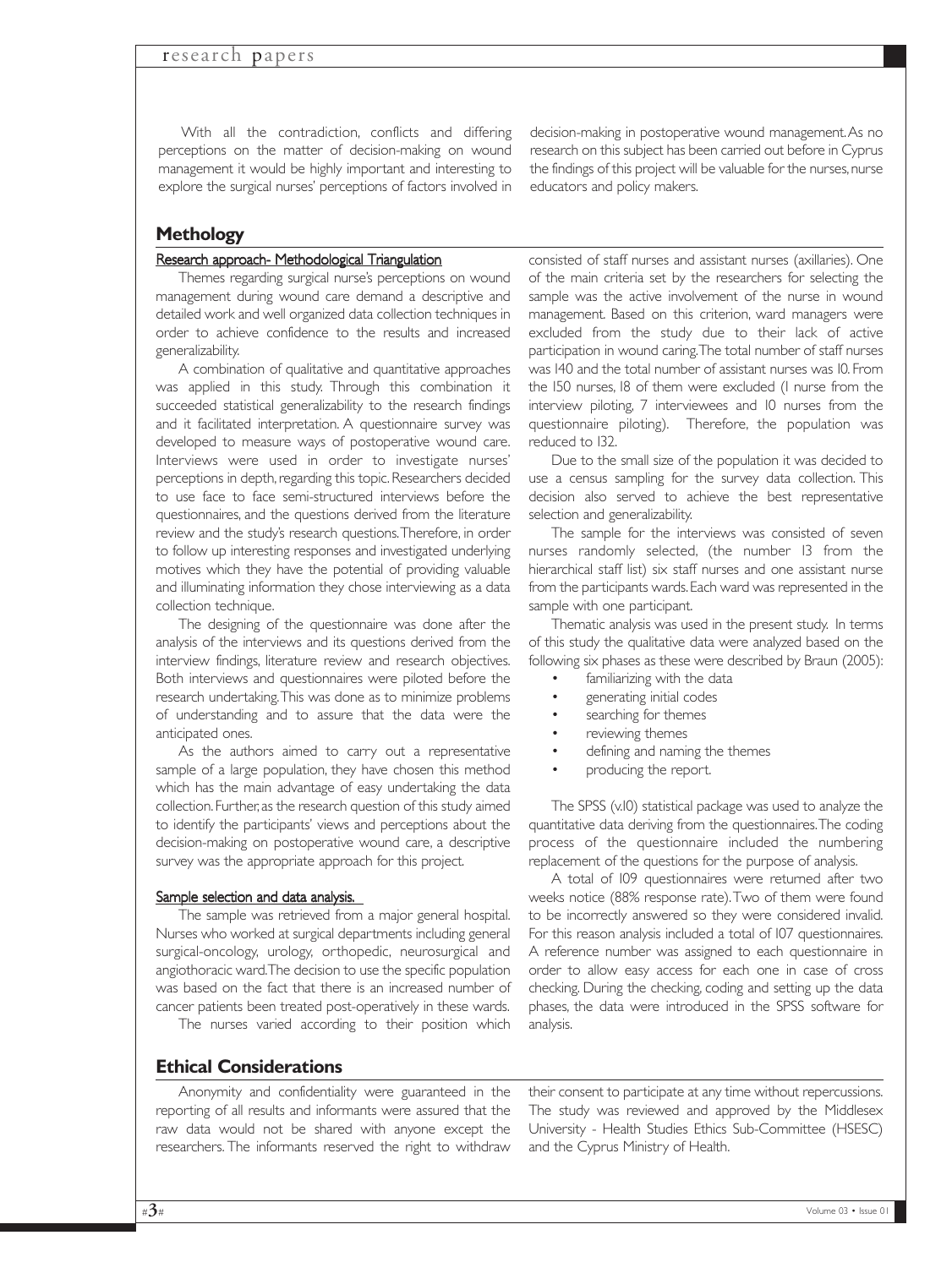### **FINDINGS AND DISCUSSION**

#### Demographic characteristics

Most of the respondents were between 20-30 years and this is a proof that there are newly-qualified nurses in the certain hospital. Having more young nurses (55%) of the total of the response rate, it is expected that these nurses have upto-date knowledge in postoperative wound management (due to their recent training). On the other hand, they have less experience than the older nurses. Twenty-three of the participants were male and 84 female.The education of the participants also varied from diploma to Masters Degree (Table 1). The participants came from a variety of surgical wards including surgical-oncology, urology and neurosurgical wards (Table 2).

The majority of the surgical nurses (98.1%) agreed that wound assessment is a part of their daily nursing assessment prior to wound care and only a small percentage of 1.9% disagreed. These findings appear consistent with the relative literature (Falangan, 2003, Bjork & Kirkevold, 2000, Maylor, 2003). Surprisingly, these findings were not consistent with those expressed in the interviews as the seven colleagues disagreed with the opinion that wound assessment is a part of their daily nursing assessment, an aspect which is also supported by the literature (Malagramm, 1999). Only one nurse (N/3-female nurse-age 33) agreed. According to the participants, "I only perform wound assessment during the morning shift, which is the time of the day that most if not all the wound caring takes place" (N/7 –female staff nurse - age 50), "I do not see the reason why to do any wound assessment in the afternoon shift if I am not going to care for the wound, it is not part of our routine" (N/4 –female nurseage 48). Some participant also expressed the view that in their ward they do wound assessment when their ward manager recommends it. A female (staff) nurse commented that "Doing wound caring is not <sup>a</sup> routine nursing procedure in this ward for patients with cancer, what usually happens is that the ward manager provides instructions to the nurses on when or how to do this". Finally, a participant commented that "wound assessing takes place only during the first 48 hours postoperatively, after this period we usually use the initial assessment to carry out the wound caring" (N/1 –male staff nurse - age 30).

These findings point out that there is not a common policy (or guidelines) on when or how frequently to perform wound assessment between the different surgical-oncology departments. In the light of this lack or guidelines nurses choose to do wound assessment at different times and points during the patient's post-operative period. The decisions appear to be made based on a needs assessment and according to the routine that each has chosen to implement for their patients.

However, these findings seem contradicting with the results of one other question which referred to the knowledge of the participants about wound dressing materials and the use of them. In this question it looks that surgical nurses are unaware of specific kinds of wound dressings and particular they are familiar with the dressings that they use in

their every day practice, as the gauze dressings.The 74.8% of the respondents agreed that the most familiar wound care material of them was gauze dressing and 99.1% agreed that they use it in their daily practice. Gauze is a traditional dressing for the worldwide clinical settings but it isn't always the better choice for wound management. Basically,is the most cheap to buy and easy to be used in a wound care procedures. But, the actual price' of a dressing, it is not the buying price but the cost effectiveness of it, which it will promote the well being of the patient in a way that will help him to overcome his illness earlier. Furthermore, most of the comparative studies related to gauze dressings have been shown that gauze dressings are not conducive to wound healing (Hoekstra et al, 2002), not cost effective (Moore and Foster, 2000) and uncomfortable for the patient when it comes to changing the dressing (Chang,1998).

The main consideration of the nurses during a wound dressing is the prevention of the infection's spread. These findings are very encouraging. Specifically, 88% of the participants considered that the main consideration of them is the prevention of infection's spread and this can be viewed as a very important issue for this study. Surgical nurses found to be very sensitive in preventing wound infections as they try to minimize the rates of post-operatives infections in cancer patients. Further, this conclusion is confirmed from the results of another question which asked the participants to state if they use or not all the precautions that required preventing risk on wound management. A sample of 86.3% agreed that they use all the precautions required to prevent risk on wound management.

The shift of emphasis should be turned now on the surgical nurse's knowledge on wound management. A large sample of 72% of the nurses agreed that they received sufficient education during their basic nursing education program and 28% disagreed.The 78% of the respondents that answered positively were between 20-30 years. In Cyprus, the basic nursing education program is the same for all the student nurses but there is a good explanation on this difference.The last ten years the program of school of nursing and Midwifery was revised and that's why most of the participants age 20-30 agreed with this question in correlation with lower result of 61% for 46 years old and above. At the same time, these findings stresses the necessity for ongoing education and training programs on postoperative wound management for nurses their qualifications more than 10 years ago.

In a related question relating further education on postoperative wound care, the majority of participants (72.9%), didn't receive further education from their organization and only 27.1% received. Severinsson & Hallberg (1996), suggest that clinical nurse supervisors are responsible for facilitating learning and contributing to an enhanced understanding of the clinical work carried out by the supervisees. Most of the nurses that received education from their organization belong to the group of 20-30 years old and the group of age 46 and over. This is probably attributed to the fact that the ages 46 and above have a senior post in the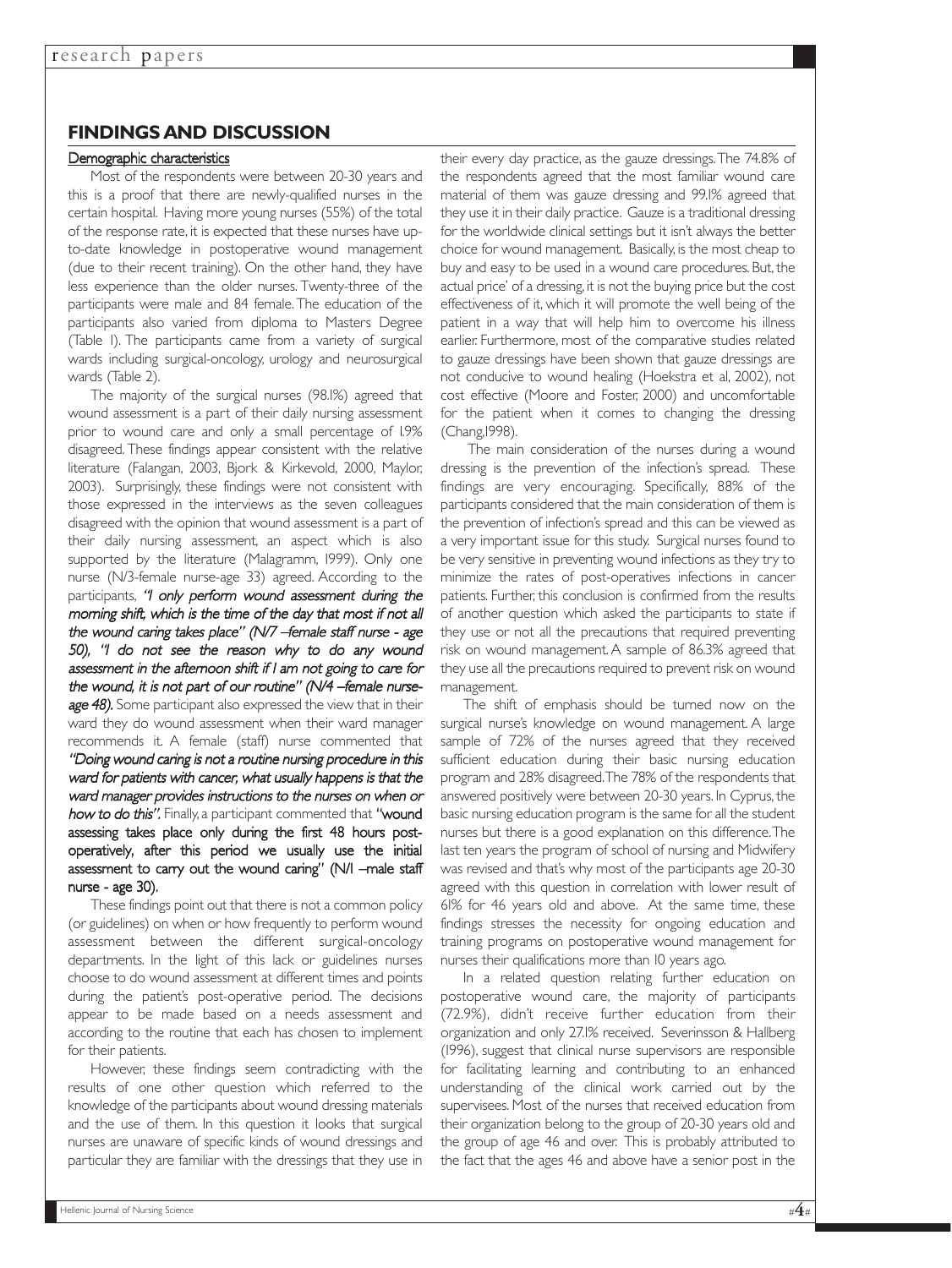clinical settings and have more opportunities to receive further education on postoperative wound care. Regarding the ages 20-30, it is recognized that young nurses are more amenable and exciding to learn and implement in to practice new techniques and materials and this is appreciated from the ward managers.

However, the interview findings of the same questions are conflicting. None of the nurses agreed that they received further education from their organization. Such contradicting results may be attributed to the small sample interviewed and also to the fact that only 27.1% of the respondents agreed with this question. Specifically, five of the interviewees stated that their knowledge on wound management came from basic nursing education (N/1, N/5, N/3, N/6, and N/7), two of them gained their knowledge from other colleagues (N/2, N/7). Participants N/5, N/3, N/6 supported that they gained further knowledge on wound management from their personal interests.

A question regarding surgical nurse's knowledge on wound management found that the only 48.1% of the participants received further education through their personal initiatives. This was further supported by the interviews as the three of the participants agreed that they received further education from various surgical and wound care conferences. (N/1 male staff nurse-age 30, N/4 - female nurse-age48) and the rests they gained their knowledge from further reading (N/3 female nurse-age 33, N/5-female staff nurse-age 35, N/6 female staff nurse-age 24). A possible explanation of these findings is that the absence of nurses personal interesting about further education on wound management may depend on the absence of nurse's autonomy in decision-making, but the workload too which may causes disappointment and complacence for further education. In the literature these findings coincide with Mrayyan, (2004) who assert that, the three important variables that were reported in his study by staff nurses to increase their autonomy were supportive management, education and experience.

The choice of a wound dressing is sometimes a complicated procedure. Nurses were asked to choose and put hierarchically 5 factors that they identified in the interviews as influencing to their decision on what type of wound dressing should they choose. These factors included: (a) doctor's instructions, (b) wound bed characteristics, (c) personal experience, (d) the ward manager's instructions and (e) relevant guidelines. Most of the participants (N=29) answered that doctor's instructions is the most important factor that influences the selection of a wound dressing.These findings are also supported by literature as Mrayyan (2004) support that the three most important factors that were reported to decrease nurses' autonomy were autocratic management, doctors and workload. Clarket et al, (2000), comment that in hierarchical types of hospitals, the decisions are taken by the doctors and not collectively by the team.This is further supported by the interviews findings. Two of the participants said : I hate to admit this but in most cases I don't have the authority to make <sup>a</sup> decision how to care for <sup>a</sup> wound, the nursing staff isn't licensed to make such decisions

#### like wound management'(N/5-female staff nurse-age 35,N/3 female staff nurse-age 33).

Attention should be placed in a question which asked whether the participant's organization has guidelines on wound dressing procedures. A sample of 55.8% of the participants agreed that in their area of practice guidelines exist and 44.2% of them disagreed.The participants' responses generated skepticism in terms of whether the guidelines adopted by the participant's wards are indeed applied in practice. One other interpretation for these findings may be that the participants confused the word 'guidelines' with the principles that they use in their daily practice which derived from tradition and experience. The literature supports that the use of guidelines and the development of risk-assessment protocols, encompass safety issues for both the professional practitioner and patient (Bree-Williams and Waterman, 1996, Ford and Kohler et al, 2001, Michalopoulos and Sparos, 2003).

In a related question nurses were asked whether they use in their daily practice guidelines that they learned during their nursing training. Results showed that 86.5% of the participants use such guidelines for wound dressings and dressing techniques and 13.5% answered negatively. Respondents, who answered negatively in this question, to choose one of the following factors that influence their decision not to follow the guidelines: workload, absence of materials, the ward manager's instructions, and disagreement with relevant guidelines. A percentage of 57.1% of the participants agreed that workload is the most important factor that makes them not to follow these instructions, 28.6% of them choose the absence of materials and 14.3% answered that ward manager's instructions is the most important factor that influence them not to follow the guidelines. Workload and absence of materials were identified through the literature review as the most important factors that nurses confront in their daily practice (Mrayyan, 2004, Berggren & Severinson, 2003) demonstrating the consistency of this study's findings.

One the same topic, participants were asked to hierarchically identify the 6 factors which they believe are important in influence of the quality of wound management. The six factors as these were identified in the interviews included: (a) workload, (b) absence of continual education on wound care, (c) ward manager preferences, (d) co-operation between nurses and patients, (e) absence of wound care equipment and (f) absence of a wound care expert.The first most important factor that was identified was workload which it seems that it ensures the importance of this issue on wound care.These findings were consistent with those retrieved from the interviews findings. An interviewee commended: 'As I said before the pressure of time make us to work incorrectly sometimes). Sometimes I found myself trapped in <sup>a</sup> shift where I had to care for 6 patients that all require my care, in such <sup>a</sup> case I found it difficult to balance my time between them, I admit it that sometimes there is not enough time to do everything, or at least the way you want {…}'' (N/4 female nurse-age 48).

An indication of the absence of guidelines on wound care or the reluctance of the nurses to use them in daily practice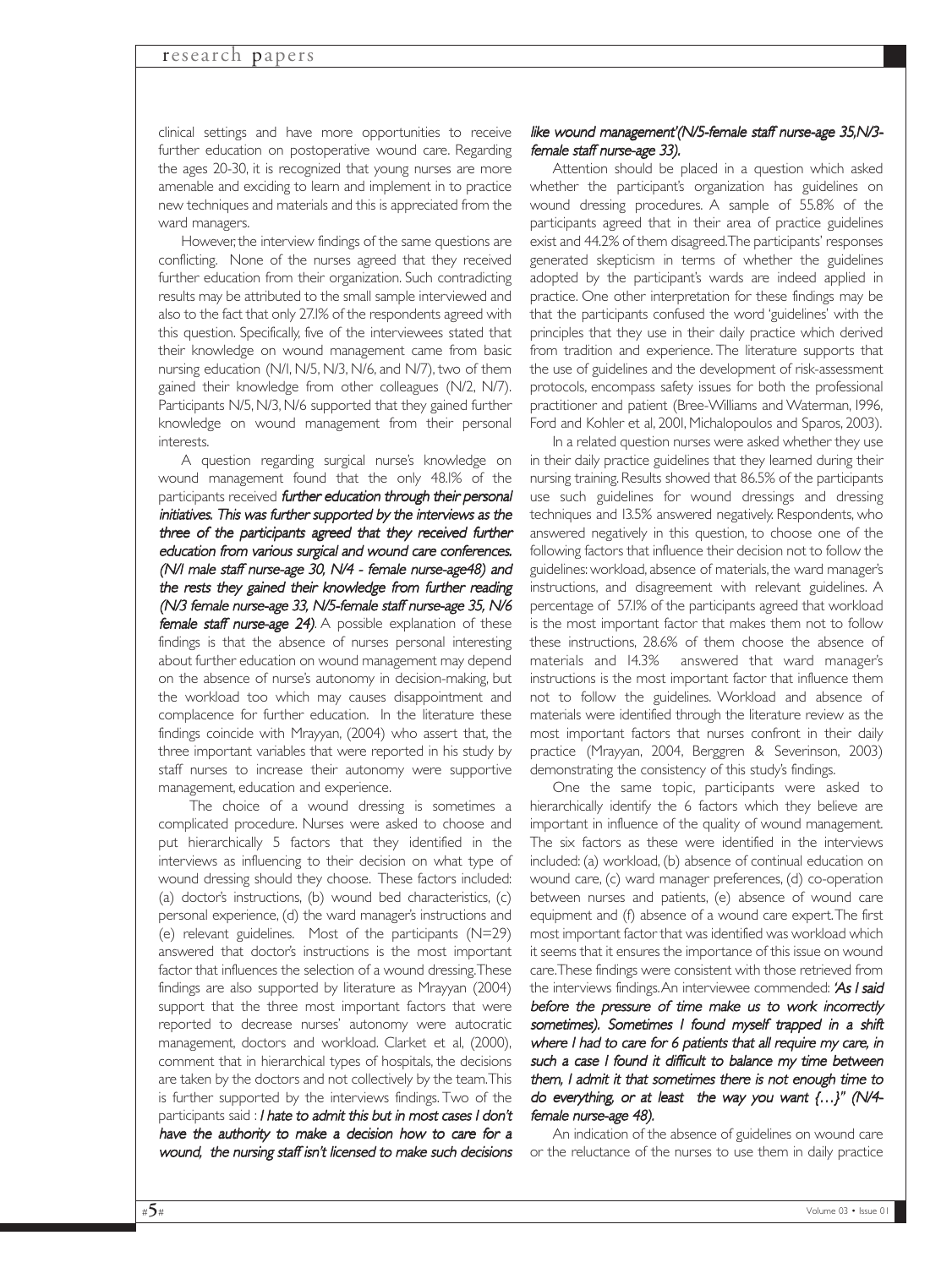came from the finding that 48.6% the participants decided on their own whether to use or not aseptic technique in their practice. Participants were also asked why they chose to use the sterile technique over other techniques. In their majority (68.4%) nurses failed to provide an evidence-based rationale of their choice. Some nurses acknowledged that most of the time aseptic technique was applied not based on an individualized basis but rather on a ritualistic application.This finding is consistent with the relevant literature which revealed that the practice of aseptic technique tends to be based on ritualistic observance rather than scientific evidence (Aziz, 2009). Despite the lack of specific evidence based research about the influence of sterile versus non sterile technique there are evidence in literature for a move towards a clean technique (Gilmour, 1999, Williams, 1999, Michalopoulos and Sparos, 2003) especially in chronic wounds.

It can be said that the general perception of the Nurses concerning ward managers and decision- making is that they use both tradition and experience for their guidance regarding wound management. Inadequate up to date knowledge and evidence based practice that ward managers and doctors may have, can present serious problems in cancer patients and in health care in general. Through this study emerged that doctors play determinative role on wound management. A sample of 73.1% of the participants agreed that the doctors are responsible for wound care decision-making and 26.9% disagreed. These findings support the fact that nurses have limited autonomy which is an important factor that influences their decision-making on wound management.Autonomy has been viewed by others as an important factor in the power imbalanced between nurses and physicians (McParland et al., 2000). These findings point toward the need for actions to be taken on behalf of the doctors to promote nurse's autonomy which is also supported by other studies (Adams et al 1996, McGillis & Donner 1997,Taunton et al, 1997).

Through this research emerged that nurses are unable to make decisions without prior permission from the ward manager or the medical team and this appears to be irrelevant to the clinical setting. Medical decisions were reported to be given higher priority than nurse's decision.This makes nurses be sideliners in their daily practice and work as executive persons in each nursing procedure.The absence of nurses autonomy can causes them be apathetic in their workplace and be unable to handle a difficult situation themselves.

### **Conclusions and Recommendations**

The findings signify that in surgical-oncology settings in Cyprus, nurses perceive that they do not have the desired autonomy in their daily practice in relation to wound management which confirmed the researchers' early speculations. Factors that influence nurses' decision-making concerning wound management apart from autonomy are found to be: limited or absence of wound dressing knowledge, evidence based information, medical staff role, ward manager dynamism of power and absence of equipment had been identifying by this study.

Cancer patients are a group of patients that may confront various post-operative complications due to the fact that their immune system is vulnerable to infections. In surgical-oncology wards the prevention of infections in cancer patients must be one of the first's goals. One question of the questionnaire asked nurses if they use all the precautions required to prevent risk on wound management. The majority of the respondents (86.3%) agreed that they use all the precautions required to prevent risk on wound management for cancer patients and 13.7% disagreed. These findings are different to those of the interviews as only one interviewee (N/1-male staff nurse-age 30) agreed that nurses' use the necessary precautions available to prevent risk on wound management. The other nurses had opposing perceptions:' I can say that the 50% of the colleagues use the available precautions to prevent risk' (:N/2-male staff nurse-age 30). A female nurse commented that: "some nurses inappropriately use the equipment such as sterile gloves, dressing packs even the sharply tools in order to prevent risk on wound management' (N/3-female staff nurse-age 33). Other interviewees commented that: "I think that the personal protection is the first goal of the most nurses during wound care so there is <sup>a</sup> risk of wound and cross infection between patients" (N/5-staff nurse-age 35) According to another interviewee: "some nurses prepare <sup>a</sup> big trolley with different kinds of sterile and non sterile products and start doing wound changes from one patient to another" (N/6-staff nurse-age 24). The nurses who disagreed (13.7%) to the above question were asked to choose one of the following three options, which they negatively influenced their decisions not to follow all the indicative precautions: workload, absence of equipment and consumables and absence of communicative diseases.Most of the participants (13 out of 14 a percent of 92.9%) answered that the workload is the main factor that influences their decision and 7.1% ( 1 case) answered that absence of communicated diseases is the major factor that influenced their decision not to follow the precautions available on wound management.These findings were also supported by the interviews as one of the interviewee said: "The pressure of time and the low staffing levels don't leave us to do the best on certain procedures".( N/4-staff nurse-age 48). Finally a participant stated that: "the personal protection is the first goal of most nurses during wound care and this appears not to work in favor of the safety of patients during wound caring" (N/5 staff nurse- age 35).

Overall, this study shows that nurses work without decisions authority, continual training and development in wound care. A major factor which was identified was the workload and its negative consequences on wound management.Wound management is a complex issue and is influenced by many more factors such as nurse's knowledge, ward manager's preferences, doctor's instructions, and nursespatients' collaboration.

The results of this survey are intended to assist decision makers in identifying key workplace issues concerning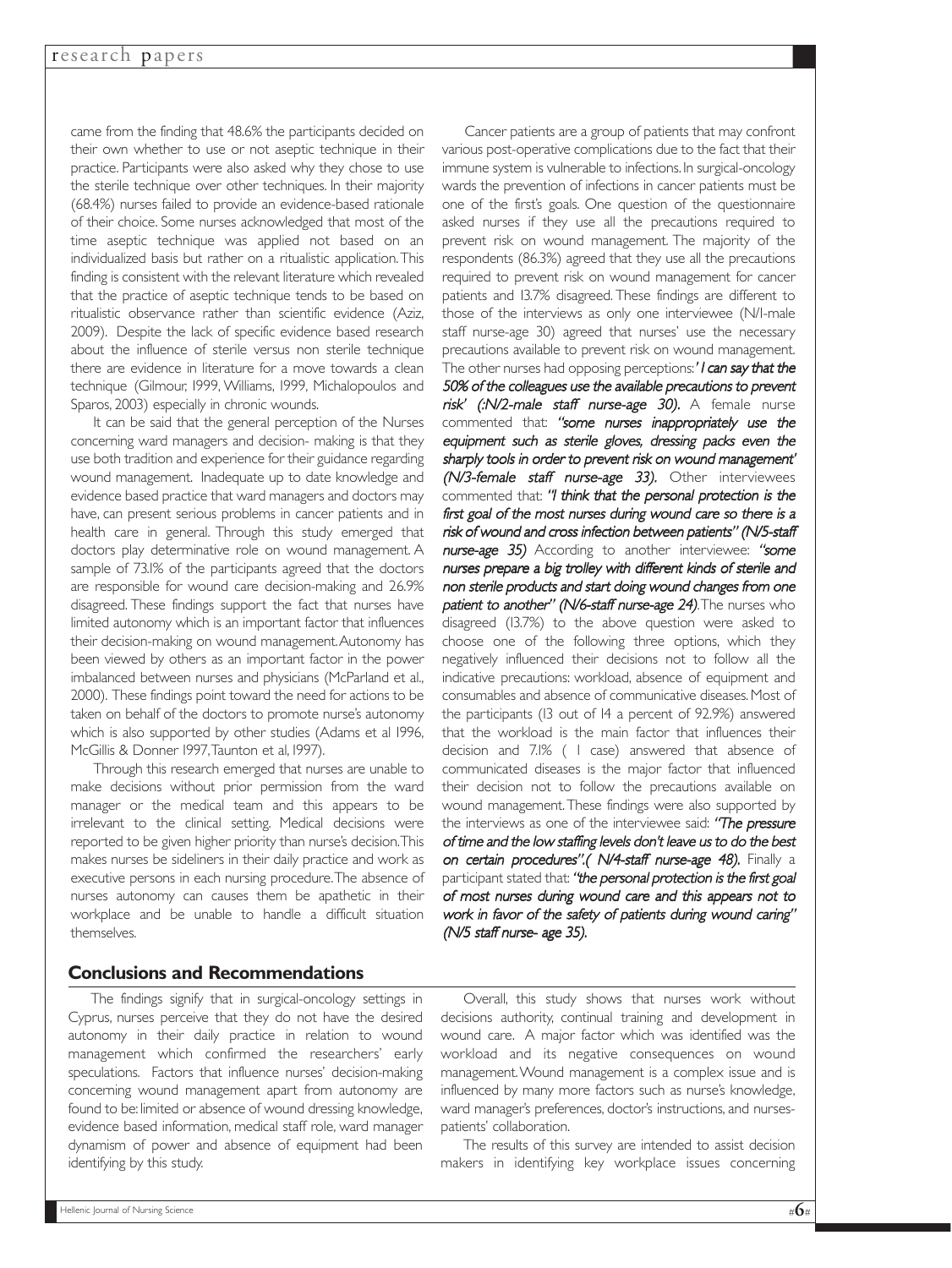decision-making in wound management, to improve postoperative wound care in clinical settings and to minimize the risk factors involved in the quality of wound care. The findings can be useful to develop strategies that would address and improve the quality of postoperative wound management because it is acknowledged that factors like wound infection may cause a threat to the patient's recovery.

Postoperative wound care requires systematic planning and efforts since the patient's admission to the hospital might last long covering preoperative, intraoperative and postoperative periods. The recommendations for quality wound care should emerge from a discussion with the hospital administrator and the health care services (Ministry of Health). People with such leading posts should be involved in the formulation of these recommendations.

The establishment of guidelines in health care settings is of significance importance.The absence of specific guidelines in postoperative wound care may cause severe complications on the patient's health but also on the whole health care system. As the development of guidelines demands time, a group of expert health care professionals could be organized to work on this issue. Following guidelines, nurses will have more confidence in their daily practice and this fact will minimize the risk factors in their area of practice increasing the quality of nursing care.

A suggestion will be made regarding the establishment of a wound care nurse. As the literature supports the creation of this institution and in most countries this is already established, it is a good reason to be positive estimated by health care administrators.

The nurse's workplace needs to develop a culture through participation, involvement and decision authority. The absence of nurse's autonomy is a factor that influences wound care decision making in Cyprus clinical settings. As the School of Nursing and Midwifery was recently established as a discipline in the Cyprus University of Technology, it is expected to revise the legislation about authorization and the responsibilities of the nurses in general. Participation in lifelong learning programmes should become an integral part of job performance and career development. Up-to-date knowledge regarding postoperative wound care and available dressings through seminars and conferences and evidence based research must be developed.

An effective cooperation between doctors and nurses must be achieved. Common meetings and seminars must be organized in order to give suggestions concerning the undertaking of nursing and medical procedures. This interaction among them will gain appreciation and respectfulness in every wound management decisionmaking.

Another suggestion for achieving high quality of wound management emerging from the findings is to reduce the workload in clinical settings.This is a persistent problem for health care professionals around the world and its' management has proven to be difficult. Well-organized mechanisms must be established which will help staff to minimize the workload because the pressure of time is a negative factor that influence the quality of nursing care.

Finally, it would be of significant importance if this knowledge regarding postoperative wound care decisionmaking is extended by further research. Although this study was something new for Cyprus and nursing practice, researchers expect that further research should be undertaken by other health care professionals on the same topic.

#### **REFERENCES**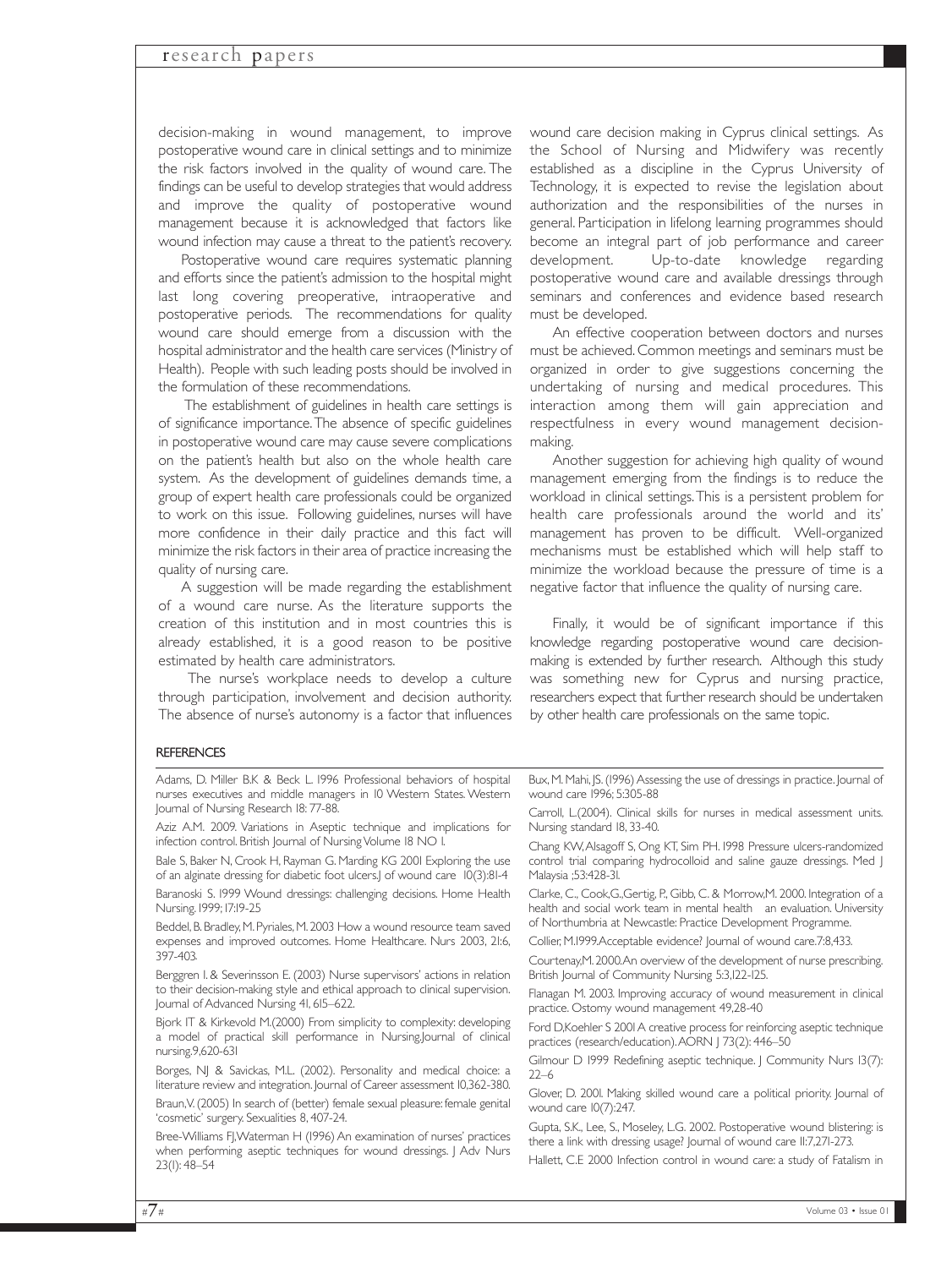community nursing. Journal of Chin Nursing. 9(1):103-9.

Hoekstra MJ, Hermans MH, Richters CD, Dutriex RP. A historical comparison of acute inflammatory responses with a hidrofibre or tulle gauze dressing.Journal of wound care (2002);11:113-117.

Keast, D.H., Bowering, K., Evans,AW., Mackean GL., Burrows C & D' Souza, L.2004. Measure: a proposed assessment framework for developing best practice recommendations for wound assessment. Wound Repair and Regeneration 12, S1-S17.

Lohmann M, Thomsen Jk, Edmonds ME, Harding KG, Apelqvist J, Gottrup F. (2004).Safety and performance of a new non-adhensive foam dressing for the treatment of diabetic foot ulcers. J of wound care IO (8):II8-20

Marquis B.L. & Huston C.J. 2002. Leadership roles and management functions in Nursing.(4th edn) Philadelphia: Lippincott Williams 7 Wilkins.

Maylor, M. 2003. Problems identified in gaining non-expert consensus for an hypothetical wound assessment form. Journal of clinical Nursing 12, 824-833.

McGillis L. & Donner G.J. 1997 The changing role of hospital nurse managers: a literature review. Canadian Journal of Nursing Administration 10, 14–39.

McParland J., Scott P.A., Arndt M., Dassen T., Gasull M., Lemonidou C., Valmiaki M. & Leino-Kilpi H. 2000 Professional issues, autonomy and clinical practice: identifying areas of concern. British Journal of Nursing 9, 507–513. Michalopoulos A, Sparos L 2003 Postoperative wound infections. Nurs

Stand 17(44): 53–4, 56, 58, 60

Moore, P.I., Foster, L. 2000. Cost benefits of two dressings in the management of surgical wounds. British journal of Nursing 9:1128-32.

Morgan, D. 1999. Wound management products in the drug Tarriff. Pharmaceutical Journal 263:820-825.

Mrayyan, M.T. 2004. Nurses autonomy: Influences of nurse's managers actions. Journal of advanced Nursing 45 (3) 326-536.

Murphy, F.Assessment and management of patients with surgical cavity wounds. Nursing standards (2006) 20(45):57-58,60,62.

O' Brien JF,Grace PA,Burks PE 2000.Prevalence and etiology of leg ulcers in Ireland.Ir J Med Sa 169(2): 110-12

Reynolds, T.M. Russel, L. 2001 Evaluation of a wound dressing trial by different methodologies demonstrates convent wound care evidence is unreliable. British Journal Nursing in Press 2001.

Rosswurm M.A.,Larrabee JH.1999 A model for change evidence practice. Image; 31: 317-322.

Severinsson E. & Hallberg I.-L. 1996 Clinical supervisors' views of their leadership role in the clinical supervision process within nursing care. Journal of Advanced Nursing 24, 151–161.

Taunton R.L., Boyle D.K., Woods C.Q., Hansen H.E. & Bott M.J.1997 Manager leadership and retention of hospital staff nurses.Western Journal of Nursing Research 19, 205–226.

Vowden K.R.,Vowden P.2001.Knowledge is power. Journal of wound care 10(40:97

Vuolo, J.C. Assessment and management of surgical wounds in clinical practice. Nursing standards (2006) 20(52): 46-56

Williams C 1999 Wound irrigation techniques: new Steripod normal saline.

### **Tables**

| Table I: Academic Oualifications |            |           |         |               |                    |  |  |  |
|----------------------------------|------------|-----------|---------|---------------|--------------------|--|--|--|
| Academic Qualifications          |            |           |         |               |                    |  |  |  |
|                                  |            | Frequency | Percent | Valid Percent | Cumulative Percent |  |  |  |
| Valid                            | diploma    | 85<       | 79.4<   | 817<          | 81.7<              |  |  |  |
|                                  | <b>Bsc</b> | 9<        | 8.4<    | 8.7<          | 90.4<              |  |  |  |
| Master degree                    |            | l<        | .9<     | 1,0<          | 91.3<              |  |  |  |
|                                  | Total      | 104<      | 97.2<   | 100.0<        |                    |  |  |  |
| Missing                          | System     | 3<        | 2,8<    |               |                    |  |  |  |
| Total                            |            | 107<      | 100,0   |               |                    |  |  |  |

#### Table 2: Work Setting **Work Setting**

|       |                     | Frequency | Percent | Valid Percent | Cumulative<br>Percent |
|-------|---------------------|-----------|---------|---------------|-----------------------|
| Valid | Neurosurgical Ward  | 16        | 15.0    | 15,0          | 15.0                  |
|       | Angiosurgical Ward  | 13        | 12.1    | 12,1          | 27.1                  |
|       | Surgical A          | 17        | 15,9    | 16.9          | 43.0                  |
|       | Surgical B          | 18        | 16,8    | 16,8          | 59.8                  |
|       | Orthopedic Ward A   | 14        | 13,1    | 13,1          | 72.9                  |
|       | Orthopedic Ward B   | 15        | 14,0    | 14.0          | 86,9                  |
|       | <b>Urology Ward</b> | 14        | 13,1    | 13.1          | 100.0                 |
|       | Total               | 107       | 100.0   | 100.0         |                       |

### **Appendix A**

#### Interview sample questions

1. Can you tell me about your current role in the hospital?

2. Do you believe that your practice area uses up to date wound care techniques during post operative wound care?

3.When are you doing wound assessment during your daily nursing care?

4. Can you tell me about some of the wound care products you use, and their usefulness of wound management?

5.Where does your knowledge come from, regarding wound management?

6. How do you make decisions about what to use on a particular wound? What do you have to take into consideration?

7. Do you believe that nurses use all of the precautions to prevent risk on wound management?

8.Which factors in your opinion influence the quality of wound management?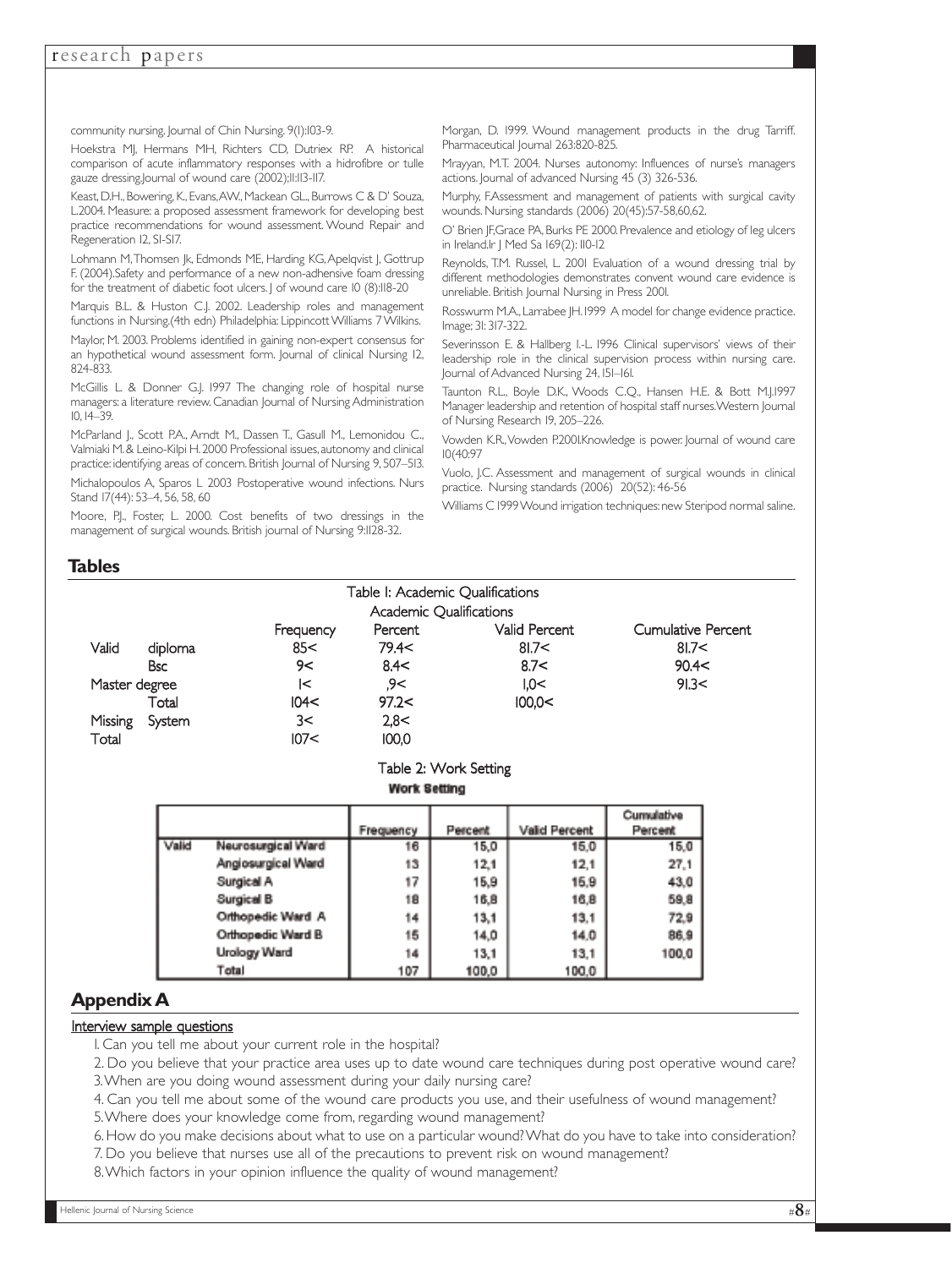# **Appendix B**

| Appenuix D                                                                                                                                                                                                                                                                                                         |  |  |  |  |  |  |
|--------------------------------------------------------------------------------------------------------------------------------------------------------------------------------------------------------------------------------------------------------------------------------------------------------------------|--|--|--|--|--|--|
| Questionnaire<br>Demographic characteristics of the nurses                                                                                                                                                                                                                                                         |  |  |  |  |  |  |
| $\cdot$ Male $\Box$<br>• Female $\square$                                                                                                                                                                                                                                                                          |  |  |  |  |  |  |
| •Nursing position<br>❏<br>• Work setting<br>❏                                                                                                                                                                                                                                                                      |  |  |  |  |  |  |
| • Post qualification experience<br>❏                                                                                                                                                                                                                                                                               |  |  |  |  |  |  |
| • Specialist nursing area of work<br>❏                                                                                                                                                                                                                                                                             |  |  |  |  |  |  |
| $\triangle$ Age 20-30<br>$30-40$ $\Box$<br>over 45 $\Box$                                                                                                                                                                                                                                                          |  |  |  |  |  |  |
| I. Wound assessment is a part of your daily nursing assessment for your patients before wound care.<br>True $\Box$<br>False $\Box$                                                                                                                                                                                 |  |  |  |  |  |  |
| 2. You are confident making decisions regarding the appropriate wound dressing for your patients<br>True $\Box$<br>False $\Box$                                                                                                                                                                                    |  |  |  |  |  |  |
| 3. You received sufficient education on post-operative wound care in your basic nursing education program.<br>False $\square$<br>True $\Box$                                                                                                                                                                       |  |  |  |  |  |  |
| 4. You received further education on post-operative wound care during your career from your organization.<br>True $\Box$<br>False $\Box$                                                                                                                                                                           |  |  |  |  |  |  |
| 5. You received further education on post-operative wound care during your career from personal initiative.<br>True $\square$<br>False $\Box$                                                                                                                                                                      |  |  |  |  |  |  |
| 6. The following 5 factors influence the selection of a wound dressing:                                                                                                                                                                                                                                            |  |  |  |  |  |  |
| A. personal experience<br>❏                                                                                                                                                                                                                                                                                        |  |  |  |  |  |  |
| B. doctors instructions<br>❏                                                                                                                                                                                                                                                                                       |  |  |  |  |  |  |
| C. wound bed characteristics (dry, draining, clean, necrotic)<br>❏<br>D. ward manager instructions<br>❏                                                                                                                                                                                                            |  |  |  |  |  |  |
| E. relevant guidelines<br>$\Box$                                                                                                                                                                                                                                                                                   |  |  |  |  |  |  |
| Identify how important you feel each one is by placing a number against it- for example, if you feel that ward<br>manager instructions are most important, place a number I against that item. If you feel that personal experience is the<br>second most important place a number 2 against that item, and so on. |  |  |  |  |  |  |
| 7. Your organization has guidelines on wound dressing procedures including the frequency for dressings changing and<br>for the appropriate choice of dressing.<br>YES<br>NO <sub>Q</sub>                                                                                                                           |  |  |  |  |  |  |
| 8. To wear sterile gloves or not for dressing's changes for post -operative wound care it is your decision.<br>YES<br>NO <sub>Q</sub>                                                                                                                                                                              |  |  |  |  |  |  |
| 9. To use an aseptic technique or not in a post -operative wound it is your decision.<br>$YES$ $\Box$<br>NO <sub>Q</sub>                                                                                                                                                                                           |  |  |  |  |  |  |
| IO. How many dressings' changes (average) are you doing in each shift overall?<br>• Morning shift<br>❏                                                                                                                                                                                                             |  |  |  |  |  |  |
| • Evening shift<br>$\Box$<br>• Night shift<br>$\Box$                                                                                                                                                                                                                                                               |  |  |  |  |  |  |
| II. How much time (average) do you spend during a dressing change?<br>5 minutes 1 10 minutes 15 minutes 1 20 minutes 1                                                                                                                                                                                             |  |  |  |  |  |  |
|                                                                                                                                                                                                                                                                                                                    |  |  |  |  |  |  |
|                                                                                                                                                                                                                                                                                                                    |  |  |  |  |  |  |
|                                                                                                                                                                                                                                                                                                                    |  |  |  |  |  |  |